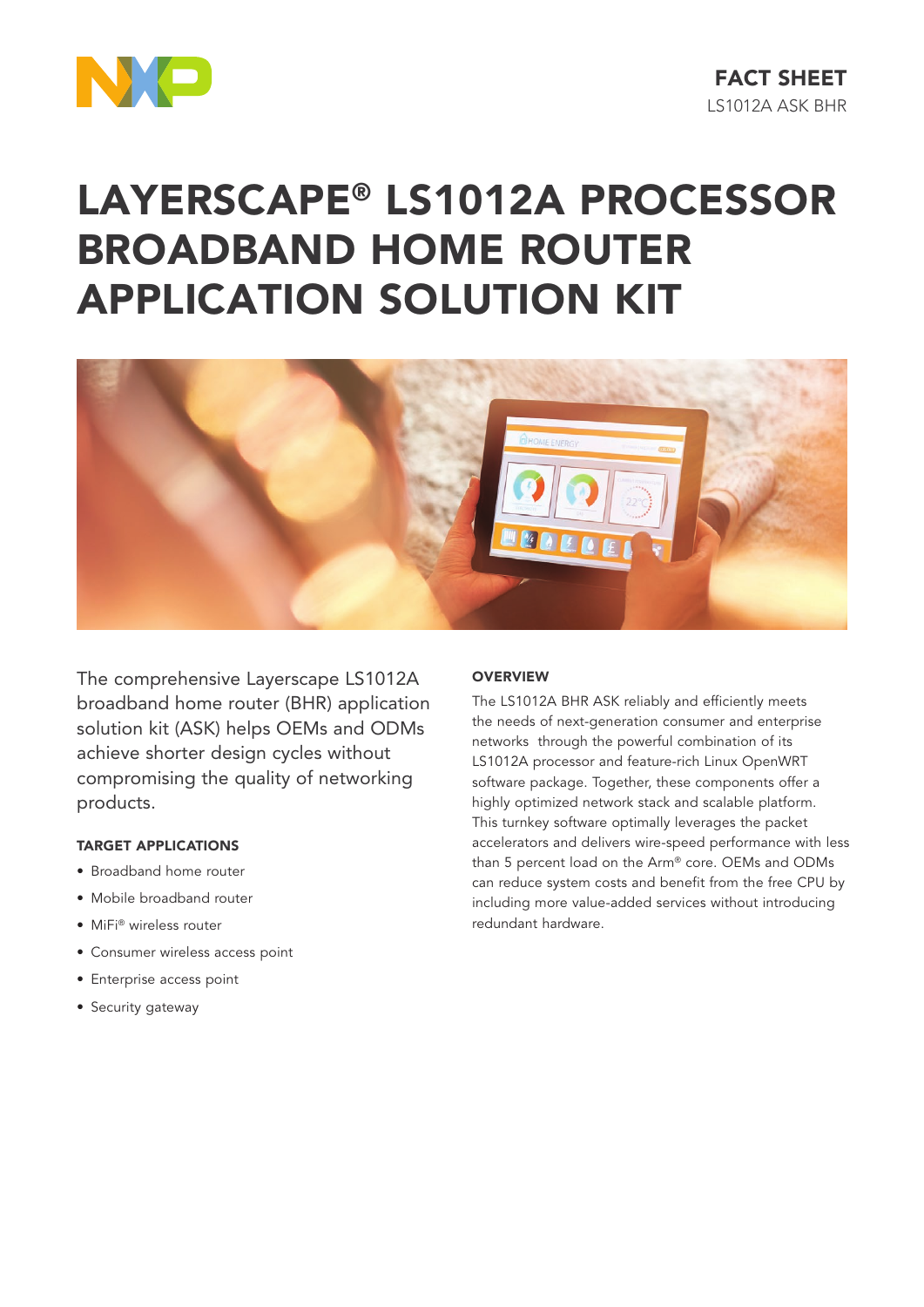#### LS1012A ASK SOFTWARE BLOCK DIAGRAM



# LS1012A OPENWRT LINUX BSP AND ASK OVERVIEW

The ASK package includes access to the source code of all the board support packages, the OpenWRT broadband home router ASK and binaries for the packet forwarding engine. A list of supported third party software ecosystem categories is shown below.

#### LINUX OPENWRT

- U-Boot
- BSPs
- Linux kernel
- Linux file system
- Application drivers
- Binaries for packet forwarding engine

#### NETWORKING SERVICES

- TCP/UDP
- $\bullet$  IPv4
- RFC 2684 routed, bridged
- PPP/PPPoE
- ICMP
- NAT/NAPT
- IGMP and MLDv6
- 802.1d bridging

## LS1043A AND QorIQ LS1046A FEATURES

| <b>FEATURES</b>                                                  | <b>BENEFITS</b>                                                                                                                                                                                         |  |
|------------------------------------------------------------------|---------------------------------------------------------------------------------------------------------------------------------------------------------------------------------------------------------|--|
| Programmable packet<br>forwarding engine                         | • Delivers 2 Gbit/s performance and provides flexibility to offload<br>current and future bandwidth-demanding applications<br>• Offloads NAS TSO and LRO operations to hardware and reduces<br>CPU load |  |
| <b>Hardened OpenWRT</b><br>distribution                          | • More than six years of rigorous field tests and millions of deployments<br>• Hardened and mature software distribution reduces time-to-market                                                         |  |
| <b>Flexible and highly</b><br>optimized software<br>architecture | • Easy to port and integrate third-party software stacks<br>• Significantly reduces software design cycle<br>Ensures ample headroom for run-time services even during peak<br>performance               |  |
| <b>Hardware security</b>                                         | Support for Secure Boot and trusted environment with high-performance<br>SEC engine and gigabit encryption                                                                                              |  |
| <b>BSPs for hardware</b><br>reference EVM                        | Suitable for software development and ASK performance benchmarking                                                                                                                                      |  |

- IP forwarding
- 802.1p, 802.q
- (s)RTCP
- (s)RTP

#### IPV6

- Base protocol
- Neighbor discovery
- Auto-configuration
- ICMPv6
- Multicast addressing
- $\bullet$  MLD<sub>v2</sub>
- DHCPv6
- IPv6/IPv4 dual stack
- IPv4 over IPv6 tunneling
- MLDv2 snooping driver support
- Multi-tier wireless LAN vendor driver support for 1n and 11ac
- USB stack
- PCIe stack
- <sup>2</sup>C driver
- SPI driver
- Gigabit Ethernet MAC drivers
- IPsec engine control
- UART access
- GPIO control
- Interrupt service routine